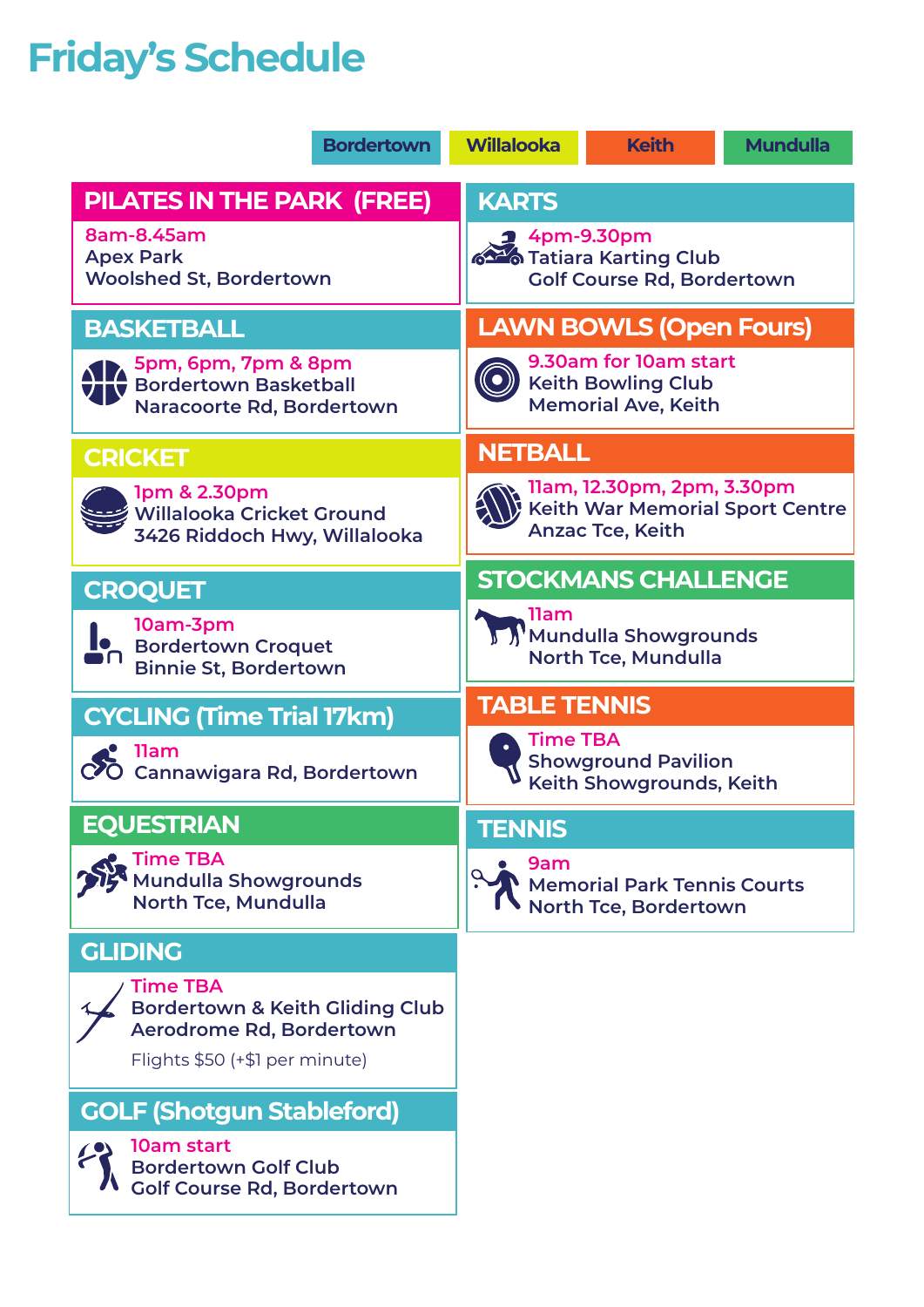## **Saturday's Schedule**

|  |                                                                                                                    | <b>Bordertown</b> | <b>Willalooka</b>                                                                               | <b>Keith</b>                                           | <b>Mundulla</b> |  |  |
|--|--------------------------------------------------------------------------------------------------------------------|-------------------|-------------------------------------------------------------------------------------------------|--------------------------------------------------------|-----------------|--|--|
|  | <b>ARCHERY</b>                                                                                                     |                   | <b>GOLF (Stableford)</b>                                                                        |                                                        |                 |  |  |
|  | <b>Time TBA</b><br><b>Border Bowman Archery</b><br><b>Cnr Golf Course Rd &amp; Winter Rd,</b><br><b>Bordertown</b> |                   | <b>9am start</b><br><b>Keith Golf Club</b><br>Emu Flat Rd, Keith                                |                                                        |                 |  |  |
|  | <b>ATHLETICS</b>                                                                                                   |                   | <b>HOCKEY</b>                                                                                   |                                                        |                 |  |  |
|  | , 10am - 4.15pm<br><b>Bordertown High School</b><br><b>South Tce, Bordertown</b>                                   |                   | No⊘ 9am - 3pm<br><b>Virgo Park</b><br>Naracoorte Rd, Bordertown                                 |                                                        |                 |  |  |
|  | <b>BASKETBALL</b>                                                                                                  |                   |                                                                                                 | <b>INDOOR ROWING</b>                                   |                 |  |  |
|  | 9am, 10am, 11am, 12pm, 1pm,<br>2pm, 3pm, 4pm, 5pm, 6pm<br><b>Bordertown Basketball</b>                             |                   | <b>A</b> loam<br>In 2 Health<br>119 Scott St, Bordertown                                        |                                                        |                 |  |  |
|  | Naracoorte Rd, Bordertown                                                                                          |                   | <b>KARTS</b>                                                                                    |                                                        |                 |  |  |
|  | <b>CRICKET</b><br>9am, 10.30am, 1.30pm, 3pm<br><b>Willalooka Cricket Ground</b>                                    |                   | $2$ 5.30pm-9.30pm<br>626 Tatiara Karting Club<br><b>Golf Course Rd, Bordertown</b>              |                                                        |                 |  |  |
|  | 3426 Riddoch Hwy, Willalooka                                                                                       |                   | <b>LAWN BOWLS (Open Pairs)</b>                                                                  |                                                        |                 |  |  |
|  | <b>CROQUET</b><br>9am-2pm                                                                                          |                   | 9.30am for 10am start<br><b>Bordertown Bowling Club</b><br><b>Cannawigara Rd, Bordertown</b>    |                                                        |                 |  |  |
|  | <b>Bordertown Croquet</b><br><b>Binnie St, Bordertown</b>                                                          |                   | <b>NETBALL</b>                                                                                  |                                                        |                 |  |  |
|  | <b>CYCLING (Road Race 31.28km)</b><br>9am<br><b>Woolshed St, Bordertown</b>                                        |                   | 11am, 12.30pm, 2pm, 3.30pm<br><b>Keith War Memorial Sport Centre</b><br><b>Anzac Tce, Keith</b> |                                                        |                 |  |  |
|  |                                                                                                                    |                   |                                                                                                 | <b>STOCKMANS CHALLENGE</b>                             |                 |  |  |
|  | <b>EQUESTRIAN</b><br><b>Time TBA</b><br><b>Mundulla Showgrounds</b>                                                |                   | 9am<br>Mundulla Showgrounds<br>North Tce, Mundulla                                              |                                                        |                 |  |  |
|  | North Tce, Mundulla                                                                                                |                   | <b>TABLE TENNIS</b>                                                                             |                                                        |                 |  |  |
|  | <b>GLIDING</b><br>Time TBA<br><b>Bordertown &amp; Keith Gliding Club</b>                                           |                   | <b>Time TBA</b>                                                                                 | <b>Showground Pavilion</b><br>Keith Showgrounds, Keith |                 |  |  |
|  | Aerodrome Rd, Bordertown                                                                                           |                   | <b>TENNIS</b>                                                                                   |                                                        |                 |  |  |
|  | Flights \$50 (+\$1 per minute)                                                                                     |                   | 9am<br><b>Memorial Park Tennis Courts</b><br>North Tce, Bordertown                              |                                                        |                 |  |  |